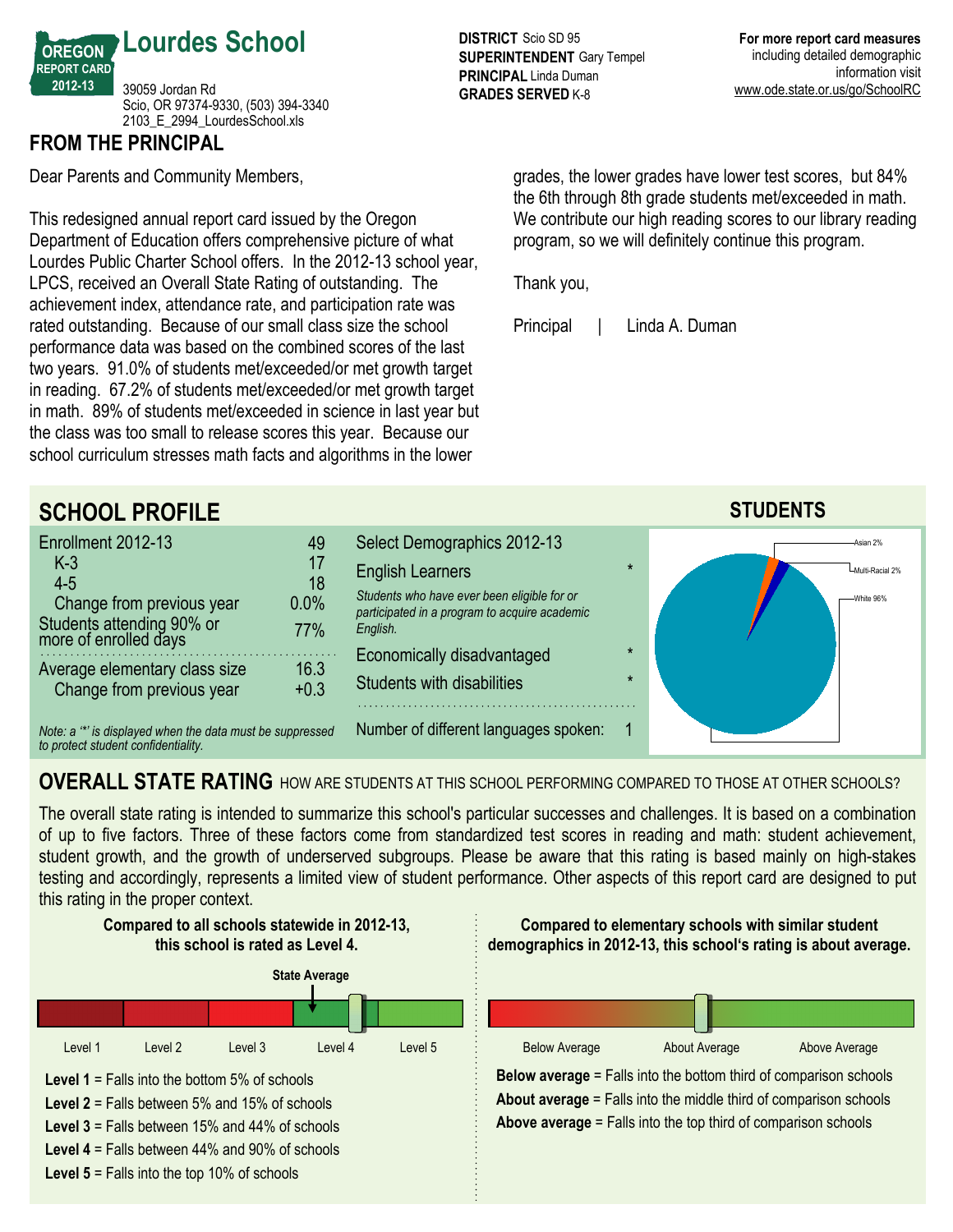39059 Jordan Rd Scio, OR 97374-9330, (503) 394-3340 2103\_E\_2994\_LourdesSchool.xls

**Lourdes School**

**OREGON REPORT CARD 201213**

#### **PROGRESS** ARE STUDENTS MAKING ADEQUATE GAINS OVER TIME?



Visit www.ode.state.or.us/go/data for additional state exam results. Note: a '\*' is displayed when data are unavailable or to protect student *confidentiality.*

## **OUTCOMES** FOR KEY STUDENT GROUPS AT THIS SCHOOL COMPARED TO THE SAME GROUPS STATEWIDE

| <b>STUDENT</b>           |                                   |               |               |                                                                    |                               |               |               |                                                                    |                                                                            |               |               |                                                              |
|--------------------------|-----------------------------------|---------------|---------------|--------------------------------------------------------------------|-------------------------------|---------------|---------------|--------------------------------------------------------------------|----------------------------------------------------------------------------|---------------|---------------|--------------------------------------------------------------|
| GROUP<br><b>OUTCOMES</b> |                                   | School<br>(%) | Oregon<br>(%) | School<br>Performance Performance Compared to<br><b>OR Average</b> |                               | School<br>(%) | Oregon<br>(%) | School<br>Performance Performance Compared to<br><b>OR Average</b> |                                                                            | School<br>(%) | Oregon<br>(%) | School<br>:Performance Performance Compared to<br>OR Average |
|                          | <b>All Students</b>               |               |               |                                                                    | American Indian/Alaska Native |               |               |                                                                    | <b>Native Hawaiian/Pacific Islander</b>                                    |               |               |                                                              |
|                          | Reading                           | 89.5          | 70.0          | $+19.5$                                                            | Reading                       | $\star$ :     | 56.5          | $\star$                                                            | Reading                                                                    | $\star$ :     | 55.9          | $\star$                                                      |
|                          | <b>Mathematics</b>                | 71.1          | 62.1          | $+9.0$                                                             | <b>Mathematics</b>            | $\star$       | 46.7          | $\star$                                                            | <b>Mathematics</b>                                                         | $\star$ :     | 49.0          |                                                              |
|                          | Science                           | 76.5          | 67.6          | $+8.9$                                                             | Science                       | $\star$       | 54.1          | $\star$                                                            | Science                                                                    | $\star$ :     | 46.6          |                                                              |
|                          | <b>Economically Disadvantaged</b> |               |               |                                                                    | Asian                         |               |               |                                                                    | <b>White</b>                                                               |               |               |                                                              |
|                          | Reading                           |               | 58.9          | $\star$                                                            | Reading                       | $\star$ :     | 78.9          | $\star$                                                            | Reading                                                                    | 89.2:         | 76.6          | $+12.6$                                                      |
|                          | <b>Mathematics</b>                |               | 50.1          | $\star$                                                            | <b>Mathematics</b>            | $^\star$      | 80.2          | $\star$                                                            | <b>Mathematics</b>                                                         | 73.0:         | 67.5          | $+5.5$                                                       |
|                          | Science                           |               | 55.3          | $\star$                                                            | Science                       |               | 74.5          | $^\star$                                                           | Science                                                                    | 76.5:         | 75.5          | $+1.0$                                                       |
|                          | <b>English Learners</b>           |               |               |                                                                    | <b>Black/African American</b> |               |               |                                                                    | <b>Female</b>                                                              |               |               |                                                              |
|                          | Reading                           |               | 45.9          | $\star$                                                            | Reading                       | $^\star$      | 52.6          | $\star$                                                            | Reading                                                                    | 81.3:         | 73.0          | $+8.3$                                                       |
|                          | <b>Mathematics</b>                |               | 44.2          | $^\star$                                                           | Mathematics                   |               | 41.2          | $\star$                                                            | <b>Mathematics</b>                                                         | 56.3:         | 62.4          | $-6.1$                                                       |
|                          | Science                           |               | 39.1          | $\star$                                                            | Science                       |               | 43.2          | $^\star$                                                           | Science                                                                    | 57.1:         | 65.1          | $-8.0$                                                       |
|                          | <b>Students with Disabilities</b> |               |               |                                                                    | Hispanic/Latino               |               |               |                                                                    | <b>Male</b>                                                                |               |               |                                                              |
|                          | Reading                           |               | 37.4          | $\star$                                                            | Reading                       | $\star$       | 51.5          | $\star$                                                            | Reading                                                                    | >95           | 67.2          |                                                              |
|                          | <b>Mathematics</b>                |               | 28.7          | $\star$                                                            | <b>Mathematics</b>            | $\star$       | 45.9          | $\star$                                                            | <b>Mathematics</b>                                                         | 81.8:         | 61.8          | $+20.0$                                                      |
|                          | Science                           |               | 40.2          | $\star$                                                            | Science                       | $\star$       | 45.5          | $^\star$                                                           | Science                                                                    | 90.0          | 69.9          | $+20.1$                                                      |
|                          | <b>Talented and Gifted</b>        |               |               |                                                                    | <b>Multi-Racial</b>           |               |               |                                                                    |                                                                            |               |               |                                                              |
|                          | Reading                           |               | 98.6          | $\star$                                                            | Reading                       | $\star$ :     | 74.6          | $\star$                                                            | Note: a "" is displayed when data are<br>unavailable or to protect student |               |               |                                                              |
|                          | <b>Mathematics</b>                |               | 98.2          | $\star$                                                            | <b>Mathematics</b>            | $\star$       | 65.4          | $\star$                                                            | confidentiality.                                                           |               |               |                                                              |
|                          | Science                           |               | 98.1          | $^\star$                                                           | Science                       | $\star$       | 73.1          | $\star$                                                            |                                                                            |               |               |                                                              |
|                          |                                   |               |               |                                                                    |                               |               |               |                                                                    |                                                                            |               |               |                                                              |